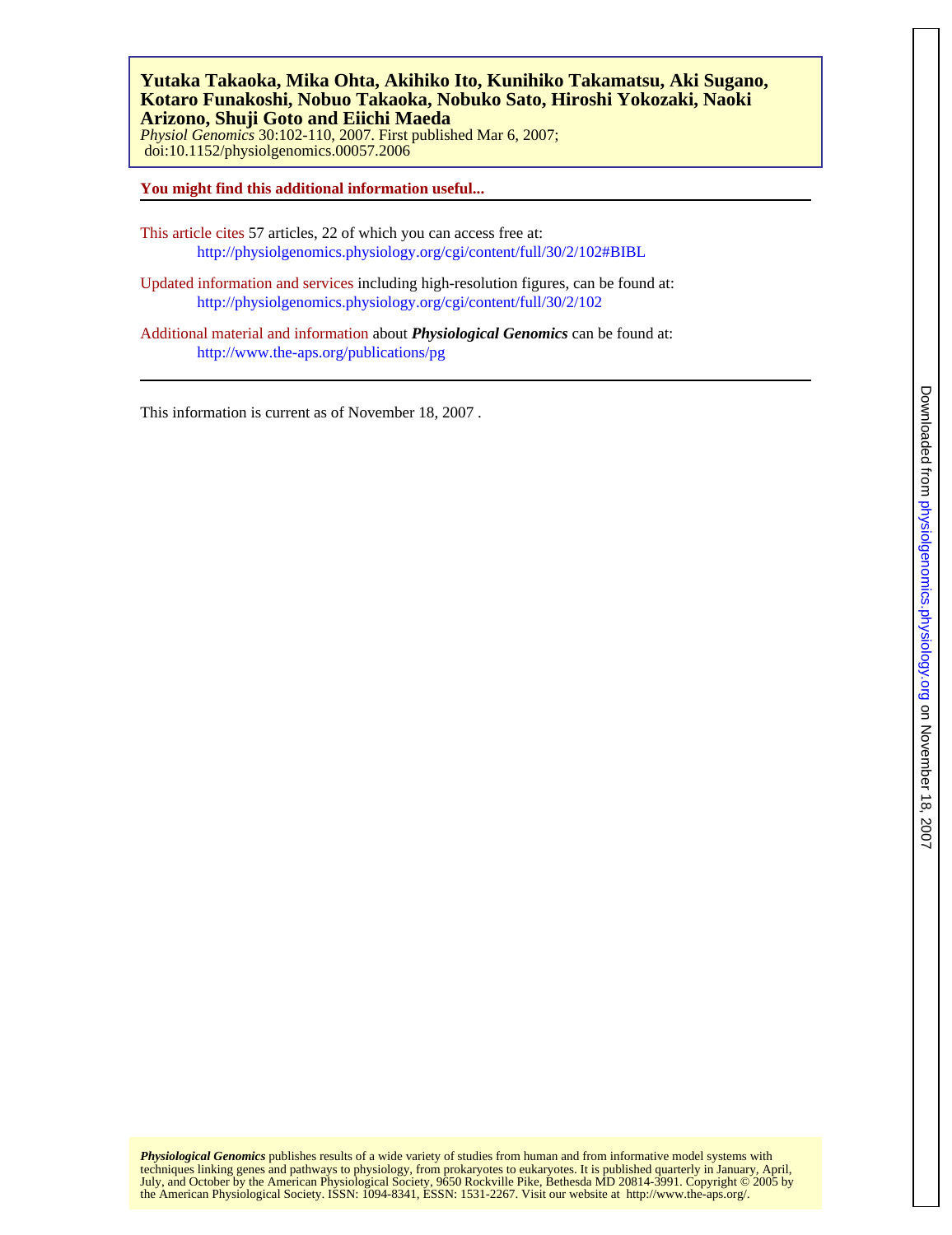# Electroacupuncture suppresses myostatin gene expression: cell proliferative reaction in mouse skeletal muscle

**Yutaka Takaoka,1,2\* Mika Ohta,1,3\* Akihiko Ito,4 Kunihiko Takamatsu,3 Aki Sugano,1,3 Kotaro Funakoshi,1 Nobuo Takaoka,5 Nobuko Sato,2 Hiroshi Yokozaki,4 Naoki Arizono,6 Shuji Goto,3 and Eiichi Maeda1**

<sup>1</sup>Laboratory for Applied Genome Science, Clinical Genome Informatics Center, Kobe University Graduate School *of Medicine, Kobe;* <sup>2</sup> *Department of Biochemistry, Iwate Medical University School of Dentistry, Morioka;* 3 *Department of Acupuncture Informatics, Goto College of Medical Arts and Sciences, Tokyo;* <sup>4</sup> *Division of Surgical Pathology, Kobe University Graduate School of Medicine, Kobe;* <sup>5</sup> *Faculty of Sciences, Kyushu University, Fukuoka; and* <sup>6</sup> *Department of Medical Zoology, Kyoto Prefectural University of Medicine, Kyoto, Japan*

Submitted 4 April 2006; accepted in final form 2 March 2007

**Takaoka Y, Ohta M, Ito A, Takamatsu K, Sugano A, Funakoshi K, Takaoka N, Sato N, Yokozaki H, Arizono N, Goto S, Maeda E.** Electroacupuncture suppresses myostatin gene expression: cell proliferative reaction in mouse skeletal muscle. *Physiol Genomics* 30: 102–110, 2007. First published March 6, 2007; doi:10.1152/physiolgenomics.00057.2006.—Complementary and alternative medicine (CAM) may provide patients with an alternative to traditional medicine, but an assessment of its efficacy is required. One CAM method, electroacupuncture (EA) treatment, is a maneuver that utilizes stimulation of acupuncture needles with a low-frequency microcurrent. To study the effect of short-term EA, we evaluated the differential expression of genes induced by EA in mouse skeletal muscle for up to 24 h. We then used RT-PCR to confirm the expression patterns of six differentially expressed genes. Bioinformatics analysis of their transcription control regions showed that EAinducible genes have numerous common binding motifs that are related to cell differentiation, cell proliferation, muscle repair, and hyperplasia. These results suggested that EA treatment may induce cell proliferation in skeletal muscle. To verify this possibility, we used EA to stimulate mouse skeletal muscle daily for up to 1 mo and examined the long-term effects. Immunohistochemical analysis showed that nuclei of muscle cells treated with EA for 1 mo, especially nuclei of satellite cells, reacted with anti-human PCNA. Also, expression of the gene encoding myostatin, which is a growth repressor in muscle satellite cells, was suppressed by daily EA treatment for 1 wk; EA treatment for 1 mo resulted in more marked suppression of the gene. These molecular findings constitute strong evidence that EA treatment suppresses myostatin expression, which leads to a satellite cell-related proliferative reaction and repair in skeletal muscle.

acupuncture; electrical current; satellite cell; muscle repair; regeneration

ACUPUNCTURE THERAPY, which is one constituent of complementary and alternative medicine (CAM), has long been believed to be a worthy component of routine clinical practice in eastern Asia, and its use for at least 2,500 yr can be verified. The usual theory of acupuncture practice has been based on a model of energy (qi) balance, which involves metaphysical cognition and is quite different from the premise on which Western biomedical science is based; acupuncture may correct imbalances of qi flow at acupoints, which would then lead to disease cures and wound healing (16, 34).

In practice, acupuncture therapy is utilized to cure many diseases and to maintain health. The World Health Organization has listed more than 40 indications for acupuncture, and the National Institutes of Health has accepted the validity of acupuncture treatment (13). Major acupuncture techniques involve penetration of the skin by thin, solid metallic needles, which are manipulated manually or are stimulated electrically (27). Pain and other physical problems such as muscle exhaustion, including stiff shoulders in patients, as well as the conditioning of athletes, have benefited from acupuncture treatment.

Studies of acupuncture have reported the routes of acupuncture signal transmission in nerves, effects via the spinal reflex, and reactions in the brain (10, 40, 55). Figure 1 shows routes of acupuncture stimuli between acupoints and organs. In a previous investigation of acupuncture, only a neural mechanism of pain reduction was clear; anesthesia produced by acupuncture induced endogenous opioids  $(\beta$ -endorphin and enkephalin) (11). However, molecular mechanisms of other effects of acupuncture are as yet not defined (2).

Scientific evidence of efficacy is as important for CAM research as it is for research in Western medicine. Enhancement of blood flow in target organs by acupuncture treatment, which is a major reason for the effectiveness of acupuncture (41), cannot sufficiently explain the recovery of muscle from exhaustion, because it is not clear how the oxygen and nutrients supplied would be used during a cellular recovery process. Many cellular and physiological processes are regulated at the transcription level of gene expression. Identification of genes that are specifically modulated during the process of acupuncture would be an initial step toward elucidation of underlying mechanisms of this technique.

To search for differentially expressed transcripts that are induced by electroacupuncture (EA) before applying largescale constitutive analysis such as DNA microarray, we used an mRNA fingerprinting method-differential display (DD) analysis, by which a number of samples can be compared in parallel, because of its ease of use, low cost, and ability to identify novel genes (32). The specific DD technique that we chose was amplified restriction fragment length polymorphism (AFLP) because it is one fingerprinting method that is not

<sup>\*</sup> Y. Takaoka and M. Ohta contributed equally to this work.

Article published online before print. See web site for date of publication (http://physiolgenomics.physiology.org).

Address for reprint requests and other correspondence: Y. Takaoka, Laboratory for Applied Genome Science, Clinical Genome Informatics Ctr., Kobe Univ. Graduate School of Medicine, Kobe 650-0017, Japan (e-mail: ytakaoka@med.kobe-u.ac.jp).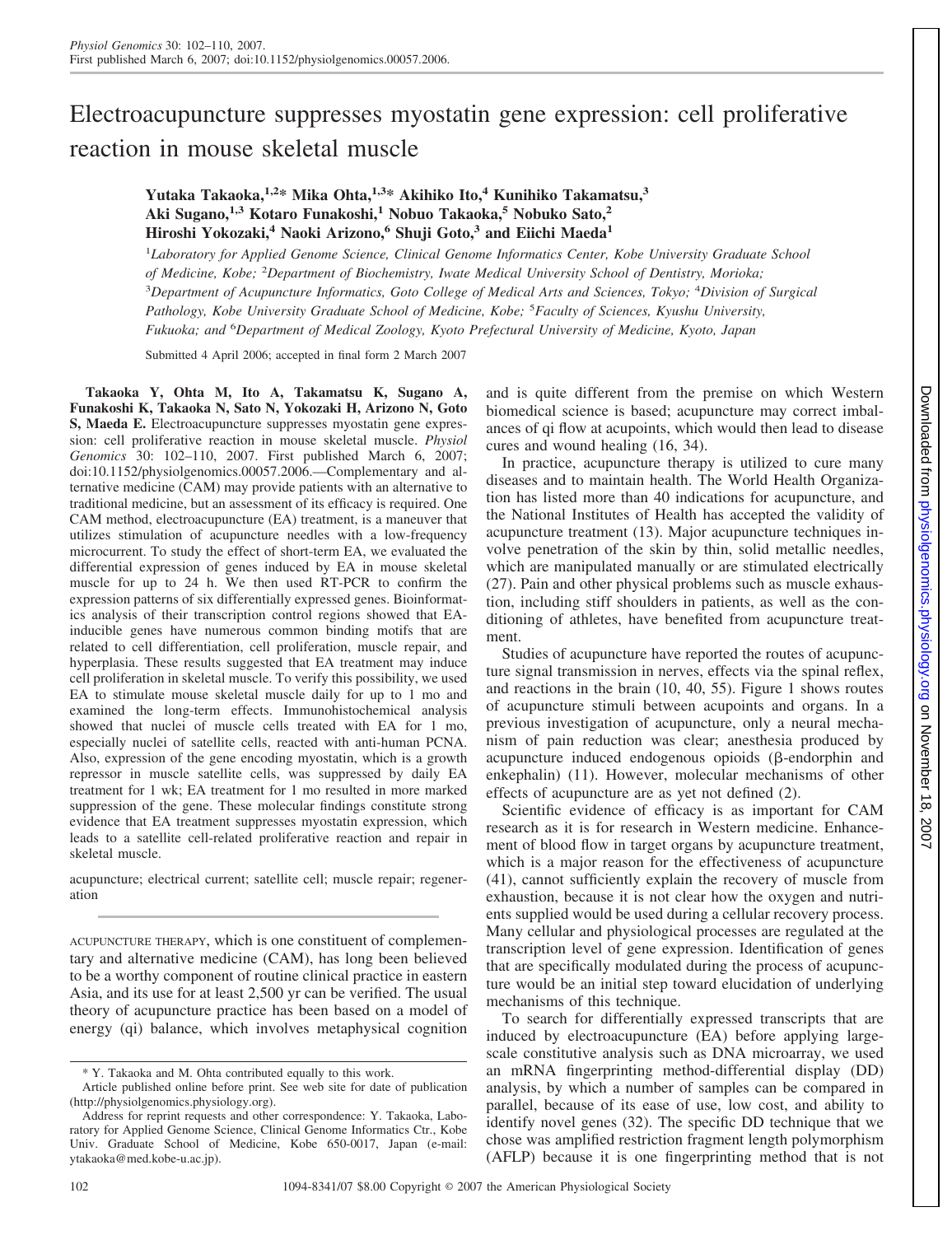

Fig. 1. Schematic diagram of transmission of acupuncture signals. Solid arrows indicate the nervous system; broken arrows, the extraneural system; gray arrows, organ responses. Modified from Cho et al. (10).

overly sensitive to reaction conditions or to the quality of the template DNA (38), so that the method has high reproducibility. For this analysis, bioinformatics may be an important bridge between the gene expression profile and the phenotype. We thus devised our own application that can extract shared characteristics from the differentially expressed transcripts by means of bioinformatics and comparative genomics. Finally, we used immunohistochemistry to verify these data obtained via bioinformatics.

The aim of this study was to identify the molecular characteristics of EA. In this report, we confirm the usefulness of molecular biological approaches utilizing bioinformatics for investigations of CAM methods such as acupuncture and show a proliferative effect on muscle satellite cells of long-term EA treatment.

## **MATERIALS AND METHODS**

*EA treatment conditions in animals and humans.* We decided the conditions used for electrical stimulation by means of a digital oscilloscope (LS140; LeCroy, Chestnut Ridge, NY). We determined the EA treatment conditions as follows: we stimulated five inbred strain C57BL/6 male mice (Clea Japan, Tokyo, Japan), 8 wk old, in the hindleg muscle at points corresponding to BL 36 and BL 59 (for details of these acupoints, see our web site: http://www.lifence.ac.jp/ cs/adss/). For comparison, we determined conditions used for electrical stimulation of human subjects at BL 55 and BL 58  $(n = 5)$ . We calculated the electrical current for mice on the basis of voltage across a 500-k $\Omega$  resistor and that for humans, a 1-k $\Omega$  resistor ( $I = E/R$ ).

Stainless-steel acupuncture needles (40 mm long and 0.16 mm in diameter; Seirin, Shizuoka, Japan) were inserted into anesthetized mice at the acupoints, to a depth of 5–7 mm, and the needles were then stimulated with an electrical stimulator (Kyushu Ryoudoraku, Fukuoka, Japan), with the muscle's constriction representing usual clinical conditions. All EA treatments were applied for 15 min with 1.2-Hz repetitions.

*Sample collection and extraction of total RNA for study of shortterm EA effects.* Twenty mice (the same strain, sex, and age as described in the previous section) were stimulated under the treatment conditions (see Fig. 2*A*) at the same acupoints, with the same depth, and the same acupuncture needles. All EA treatments were applied for 15 min with 1.2-Hz repetitions. Immediately after (0 h) and then 1, 3, and 24 h after EA treatment  $(n = 5$  for each time point), total RNA

was extracted from muscles (gastrocnemius, soleus, biceps femoris, and gluteal) by using a guanidine thiocyanate procedure (20). As a control group, five mice were similarly anesthetized but received no acupuncture or EA treatment. The control RNA samples were extracted from non-EA treated mice under the same procedure.

We also assessed the effect of using only acupuncture needles for stimulation (no electrical current), by placing the needles in five mice at BL 36 and BL 59 for 15 min. These RNA samples were obtained for the same time points by means of the same procedure as that used with EA-treated mice. All aliquots were stored at  $-80^{\circ}$ C until used.

All mice in this research project were treated according to the Standards Relating to the Care and Management, etc. of Experimental Animals (Ministry of the Environment, Tokyo, Japan). This study was approved by the Committee for Safe Handling of Living Modified Organisms in Kobe University (permission number 17-21) and carried out according to the Guidelines of the Committee.

*mRNA fingerprinting.* For the DD analysis, 16 EA-treated mice were prepared by means of the same EA conditions as described in the previous section. We examined a mixed sample of individual muscles from four mice to exclude artifacts at each time point (0, 1, 3, and 24 h) and four control mice. RNA concentration was measured spectrophotometrically at 260 nm. Total RNA  $(2 \mu g)$  was reversetranscribed into cDNA by using SuperScript RT (GIBCO/BRL SuperScript Preamplification System, Gaithersburg, MD), according to the company's instruction manual. AFLP-based mRNA fingerprinting was performed as described previously (17). The products of polymerase chain reaction (PCR) were heated for 3 min at 95°C and then quickly cooled on ice. These samples were separated on 5% (wt/vol) polyacrylamide/7.5 M urea sequencing gel.

Upregulated bands of interest in DD gels were excised by use of FluorImager SI (Molecular Dynamics, Sunnyvale, CA) after staining with SYBR green I (Molecular Probes, Eugene, OR). Bands were cut out and soaked in distilled  $H_2O$  on ice. These recovered fragments were reamplified with the same primers and then cloned into pBluescript II  $KS(+)$  vector (Stratagene, Cedar Creek, TX) for DNA sequencing. DNA sequencing was performed with the T7 DNA polymerase sequencing kit (Amersham, Buckinghamshire, UK). BLAST programs [National Center for Biotechnology Information (NCBI), http://www.ncbi.nlm.nih.gov/blast/] were used with the mouse genome database to search for homologues of detected sequences of the cDNA fragments to obtain gene origins.

The expression level of each clone was compared by using RT-PCR analysis with gene-specific primers (Table 1), in a semiquantitative manner, to prove the reliability of the approach and to confirm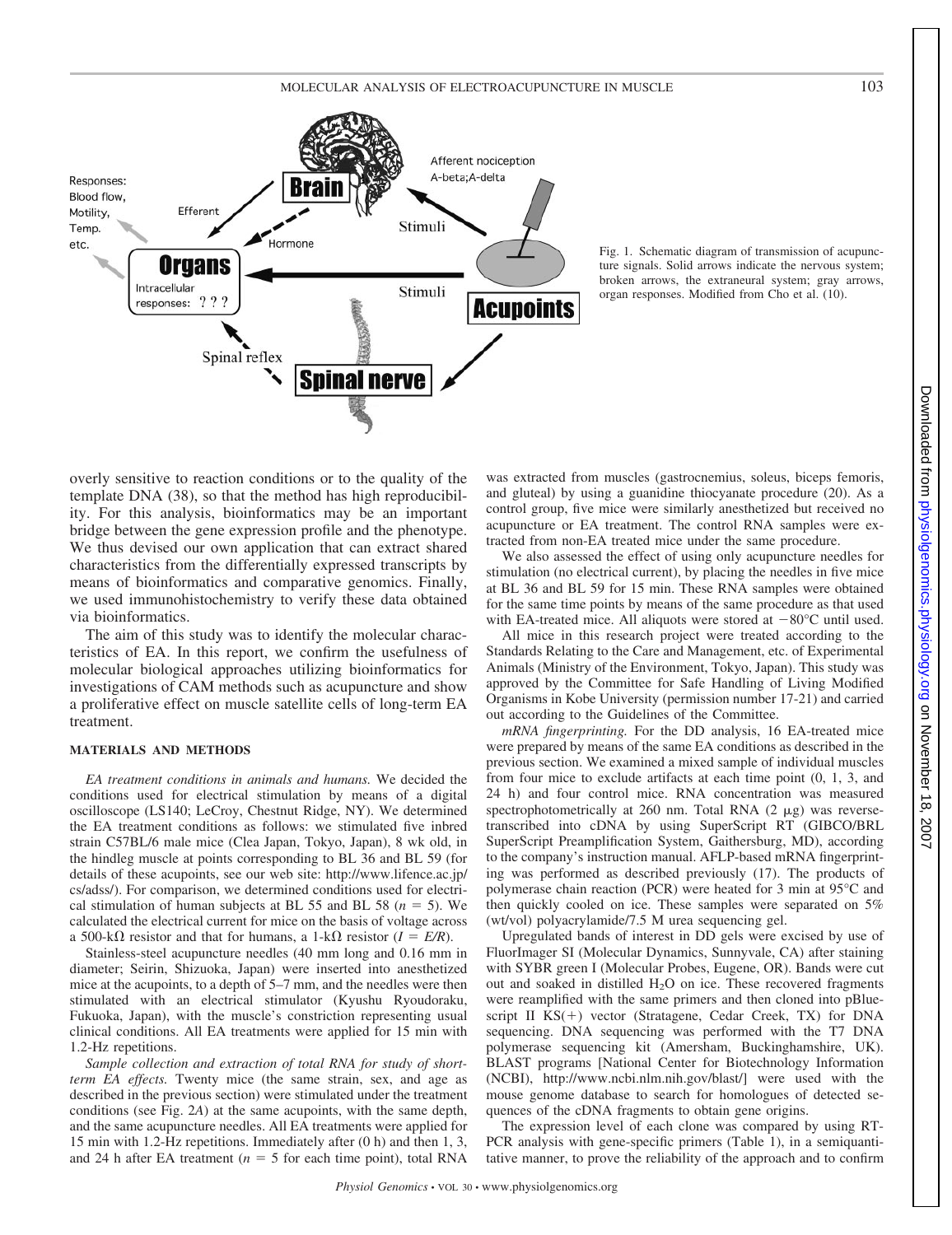## 104 MOLECULAR ANALYSIS OF ELECTROACUPUNCTURE IN MUSCLE

| <b>Band Number</b><br>in DD Gel | Gene Expression in<br>DD Gel (Fig. 3A) | Size in Gel, bp | Identity                                       | Pattern of Gene Expression by RT-PCR<br>Primer Sequences (5'-3') |
|---------------------------------|----------------------------------------|-----------------|------------------------------------------------|------------------------------------------------------------------|
| 1                               | suppressed                             | 255             | unknown (dbEST accession no. AW400398)         | Suppressed                                                       |
|                                 |                                        |                 |                                                | sense, GGAAAGCTGTGGCGTGATG                                       |
|                                 |                                        |                 |                                                | antisense, GGCTGGCCTTAAACTCACAGT                                 |
| $\overline{2}$                  | induced                                | 576             | neuronatin                                     | Induced                                                          |
|                                 |                                        |                 |                                                | sense, AATGAGGGAGCAAGGCAGGA                                      |
|                                 |                                        |                 |                                                | antisense, AGCCCATCAACCAGCAGAATG                                 |
| $\mathfrak{Z}$                  | induced                                | 564             | NAD(H)-specific isocitrate dehydrogenase       | Induced                                                          |
|                                 |                                        |                 |                                                | sense, TACTGCATACACATGGCCAT                                      |
|                                 |                                        |                 |                                                | antisense, AACATCCTTCGCACCAGCCTA                                 |
| $\overline{4}$                  | induced                                | 335             | spindlin                                       | Induced                                                          |
|                                 |                                        |                 |                                                | sense, GACTGTGCACGCTCTAAAGA                                      |
|                                 |                                        |                 |                                                | antisense, TACAGAGAGCGCAGCATTCC                                  |
| 5                               | induced                                | 271             | ribosomal protein L23                          | Induced                                                          |
|                                 |                                        |                 |                                                | sense, CGGGGCGAAATTCCGGATTT                                      |
|                                 |                                        |                 |                                                | antisense, TTACCACTGCTGGATGTACC                                  |
| 6                               | induced                                | 526             | ubiquitin-specific protease UBP41              | Induced                                                          |
|                                 |                                        |                 |                                                | sense, CGAAGACTGTAGAGCAGTAGC                                     |
|                                 |                                        |                 |                                                | antisense, GGAACACGTGCTTCATGAACT                                 |
| $\overline{7}$                  | induced                                | 484             | unknown (Aig1, GenBank accession no. DO167195) | Induced                                                          |
|                                 |                                        |                 |                                                | sense, ACTGGGATACACTCGTGAGC                                      |
|                                 |                                        |                 |                                                | antisense, GACACAGGAAGGTCACCACCA                                 |
| 8                               | induced                                | 315             | spindlin                                       | Induced                                                          |
|                                 |                                        |                 |                                                | sense, see sequence of gel band 4                                |
|                                 |                                        |                 |                                                | antisense, see sequence of gel band 4                            |
| 9                               | induced                                | 526             | ubiquitin-specific protease UBP41              | Induced                                                          |
|                                 |                                        |                 |                                                | sense, see sequence of gel band 6                                |
|                                 |                                        |                 |                                                | antisense, see sequence of gel band 6                            |
| 10                              | induced                                | 485             | unknown (Aig1, GenBank accession no. DQ167195) | Induced                                                          |
|                                 |                                        |                 |                                                | sense, see sequence of gel band 7                                |
|                                 |                                        |                 |                                                | antisense, see sequence of gel band 7                            |
| <b>VEGF</b>                     |                                        |                 | <b>VEGF/VPF</b>                                | Induced                                                          |
|                                 |                                        |                 |                                                | sense, TGGCTTTACTGCTGTACCTC                                      |
|                                 |                                        |                 |                                                | antisense, ACGCGAGTCTGTGTTTTTGC                                  |
| Control                         |                                        |                 | G3PDH                                          |                                                                  |
|                                 |                                        |                 |                                                | sense, CATCTCACAGGTTACTTCAGA                                     |
|                                 |                                        |                 |                                                | antisense, CTGTTGCTGTAGCCGTATTC                                  |

Table 1. *Effects of electroacupuncture on gene expression as determined by mRNA fingerprinting and RT-PCR*

DD, differential display; VPF, vascular permeability factor; G3PDH, glyceraldehyde-3-phosphate dehydrogenase.

the expression pattern. PCR products processed from individual muscles  $(n = 4)$  were evaluated via an agarose gel. Additional PCR confirmation was done for other samples of individual muscles from mice treated with short-term EA  $(n = 5)$ . We also used RT-PCR to determine the expression pattern of the gene encoding VEGF (VEGF/ VPF, vascular endothelial growth factor/vascular permeability factor), which is a key molecule for reactions of electrically stimulated cells (35). Expression of the glyceraldehyde-3-phosphate dehydrogenase (G3PDH) gene served as an internal control (5, 21).

RT-PCR was performed with a reaction mixture  $(20 \mu I)$  containing primers at 5 pmol, 0.2 unit of AmpliTaq Gold DNA polymerase (Applied Biosystems, Foster City, CA),  $1 \times PCR$  buffer, and 200 µl/l dNTPs on a Thermal Cycler (GeneAmp PCR System 9700; Applied Biosystems, Foster City, CA). Thermal cycling parameters for PCR (23–27 cycles) were 45 s at 94 $^{\circ}$ C for denaturation, 25 s at 55 $^{\circ}$ C to 59°C for annealing, and 2 min at 72°C for extension.

*Bioinformatics analysis of the transcription control region.* To ascertain the shared transcription factor binding characteristics of the genes, we analyzed the transcription control region for each of the six genes by bioinformatics via comparative genomics, and we detected corresponding Refseq genes by means of the UCSC Genome Browser (http://genome.ucsc.edu/) (23). The RefSeq database of NCBI provides a nonredundant collection of sequences representing genomic data, transcripts, and proteins (45, 46). The information obtained from this database was used to determine the transcription starting site for the genes, except for the acupuncture-induced gene 1 (Aig1) gene. The full-length cDNA sequence of the Aig1 gene including the transcription starting point was detected via cDNA cloning by use of the mouse brain cDNA library (Stratagene, La Jolla, CA) and via the cap site hunting method (52) by use of the cap site cDNA library (Nippon Gene, Tokyo, Japan) (Ohta M, unpublished observations).

The transcription control regions of these genes (up to 2,000 bp from the transcription starting point) were extracted from the mouse and human genome sequences. The transcription regulatory sequences in the promoter regions were analyzed by use of TRANSFAC (http:// motif.genome.jp/) (58). Then, common transcription factors occurring in genes, mouse and human, were chosen from the search results. Finally, transcription factors that were conserved in the mouse and the human were selected as candidate factors. In this study, we used SHAFT (https://ebraille.med.kobe-u.ac.jp/SHAFT/), an automated application of the search and choice analyses for transcription factors that we had developed.

*Immunohistochemical verification and RT-PCR analysis for the long-term EA efficacy study.* Mice were placed in three groups of five animals each on the basis of treatment period: 1 day (1D), 1 wk (1W), and 1 mo (1M), except for the last group, which consisted of three mice because of two accidental deaths from anesthesia. Daily EA treatments were administered, similarly to the short-term EA study, to hindleg skeletal muscles. Mice under ether anesthesia were killed at 3 h after the final EA treatment of each treatment period. This experiment was done according to the Standards Relating to the Care and Management, etc. of Experimental Animals (Ministry of the Environment, Tokyo, Japan).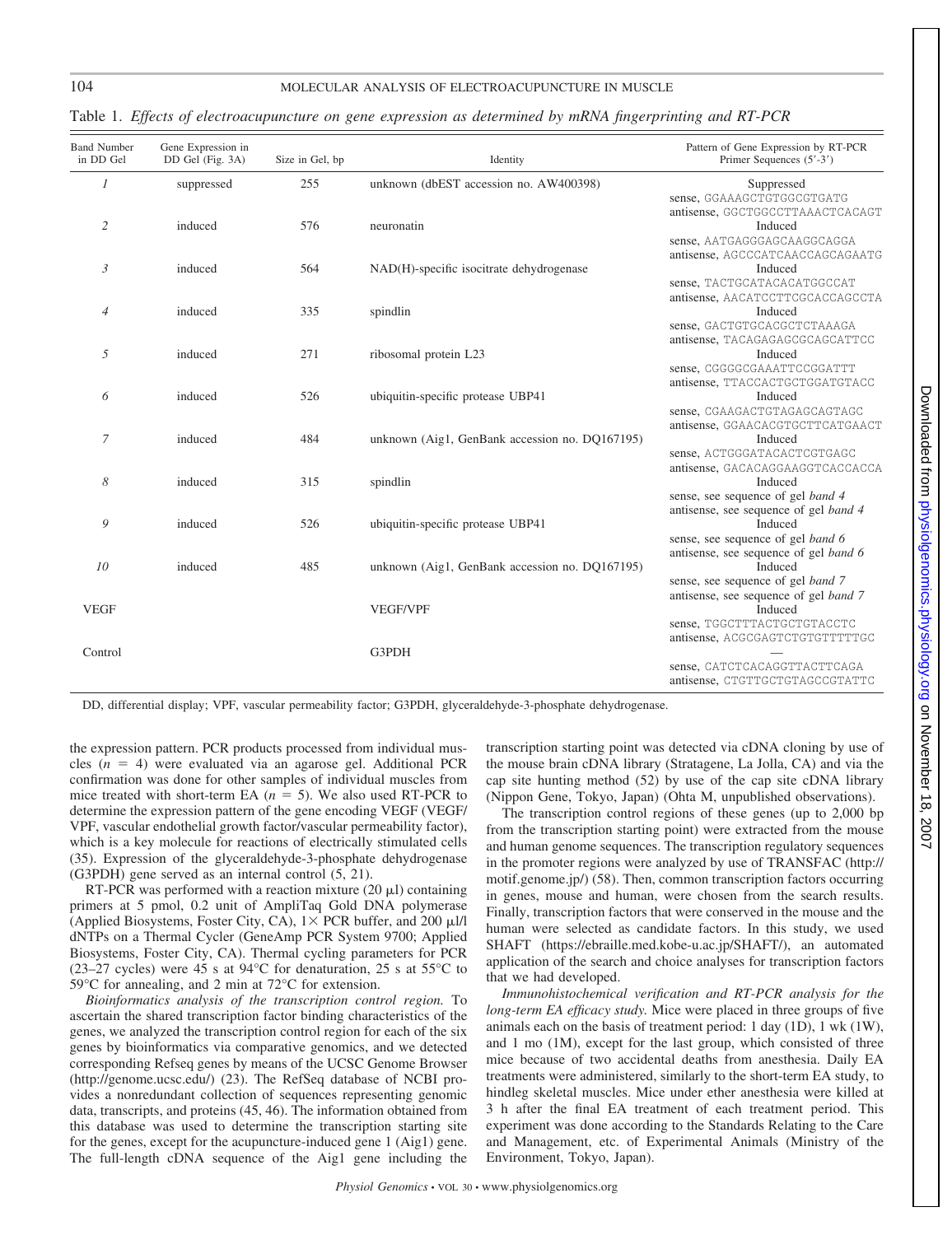Tissue samples of EA-treated gastrocnemius muscle and biceps femoris muscle were fixed in 10% neutral buffered formalin and were embedded in paraffin. Paraffin sections were stained with hematoxylin and eosin (H&E). The same paraffin sections were analyzed by means of immunohistochemistry by using the avidin-biotin-peroxidase complex method (ABC kit; Vector, Burlingame, CA). The antibody used in this study was anti-human PCNA rabbit polyclonal IgG (Santa Cruz Biotechnology, Santa Cruz, CA). To assess the specificity of the immunostaining, normal rabbit serum was substituted for the specific primary antibodies. For negative controls, the same procedure was used but without the primary antibodies, as described previously (54).

The expression pattern of the myostatin gene was analyzed by means of RT-PCR with gene-specific primers as follows: sense: 5-GACAAAACACGAGGTACTCC-3; antisense: 5-GATTCAGC-CCATCTTCTCC-3'. PCR was performed with a reaction mixture (20)  $\mu$ l) containing primers at 5 pmol, 0.4 unit of AmpliTaq Gold DNA polymerase,  $1 \times$  PCR buffer, and 200  $\mu$ I/l dNTPs on a Thermal Cycler, in 26 cycles (1 cycle: denaturation at 94°C, annealing at 58°C, and extension 72°C, each for 60 s). The myostatin gene obtained from individual muscles ( $n = 5$  for 1D and 1W groups;  $n = 3$  for the 1M group) was evaluated via agarose gel electrophoresis. After electrophoresis, densitometric values of these PCR bands were determined by a gel-plotting macro of the NIH Image program (Wayne Rasband, National Institutes of Health, Bethesda, MD). Relative expression levels were then calculated by comparison with the G3PDH result as an internal control. These values are given as means  $\pm$  SD. All data are presented as percentages of controls (no treatment; anesthesia only). Student's *t-*test was used for statistical analysis, with *P* values 0.05 considered statistically significant.

## **RESULTS**

*Electroacupuncture condition.* Figure 2 shows typical results in mice and human subjects. EA treatment at BL 36 and BL 59 in the mouse involved  $2,521$ -mV impulses  $(-1,021)$  to  $+1,500$  mV), as indicated by the oscilloscope, and the electrical current  $(-0.14 \text{ to } +0.30 \text{ }\mu\text{A})$  was calculated instantaneously only at pulse edges across a 500-k $\Omega$  resistor (-71.2 to 150 mV), as shown in Fig. 2*A*. Evaluation of EA in the human (at BL 55 and BL 58) utilized 11.5-V impulses  $(-5.5)$ to  $+6.0$  V), as indicated by the oscilloscope, and the electrical current  $(-2.5 \text{ to } +3.8 \text{ mA})$  was calculated instantaneously only at pulse edges across a 1-k $\Omega$  resistor (-2.5 to +3.8 V) (Fig. 2*B*). These results demonstrated that EA for the mouse consisted of weaker electrical stimulation than that for the human.

*Differential gene expression in skeletal muscle after EA (short-term verification).* Duplicate experiments revealed 37 differentially displayed bands among  $\sim$ 310 cDNA bands. We identified 10 of these 37 bands (Fig. 3*A*) as having specific expression patterns. The detected clones were nine induced genes (*bands 2* to *10*) and one suppressed species (*band 1*). Table 1 provides mRNA fingerprinting results from the search of the mouse genome database for homologies, which revealed that 7 of the 10 clones were derived from five known genes encoding the following: *band 2*, neuronatin (24); *band 3*, NAD(H)-specific isocitrate dehydrogenase (7); *bands 4* and *8*, spindlin (44); *band 5*, ribosomal protein L23 (51); and *bands 6* and *9*, ubiquitin-specific protease UBP41 (4). These five known genes that were identified function in cell-cycle activities, cell-cycle regulation, protein quality control, and/or signal transduction (4, 7, 24, 44). The patterns of transcripts were determined by RT-PCR analysis with gene-specific primers (Table 1).

One of the three unknown clones (*band 1*) was registered in dbEST (dbEST accession no. AW400398). Another unknown gene that was found, the full-length cDNA sequence of *bands 7* and *10*, was named Aig1 and was registered in a genome database (GenBank accession no. DQ167195). The transcription starting point of the Aig1 gene was determined by means of the cap site hunting method (dbEST accession nos. AB214884, AB214885, and AB231477).

VEGF/VPF (56), a key molecule related to electrical stimulation that is found in cultured endothelial cells (60), was expressed in muscle just after EA treatment (0 h) and then 1 h later, but expression returned to the prestimulation level after 3 h (Fig. 3*B*). This result suggests that VEGF may be a key molecule in EA-treated muscle for reactions of endothelial cells stimulated with electrical current.

*Bioinformatics analysis of transcription control regions of EA regulatory genes.* To elucidate the common factor in transcription control regions, we used the bioinformatics method via comparative analysis of mouse and human data. An interspecies sequence comparison is based on the simple premise that evolutionarily stable sequences are likely to be important. First we determined all mouse and human homologous genes, except the gene for mouse ribosomal protein L23, because no homologous gene was found in the human. Then, we extracted the transcription regulatory region (2 kb) of each



Fig. 2. Electrical voltage and current were measured with a digital oscilloscope (LS140; LeCroy, Chestnut Ridge, NY) connected to circuits as shown. Electrical current was calculated  $(I = E/R)$  on the basis of voltage across a 500-k $\Omega$  resistor in the case of the mouse (A) and a 1-k $\Omega$  resistor in the case of the human (*B*).

*Physiol Genomics* • VOL 30 • www.physiolgenomics.org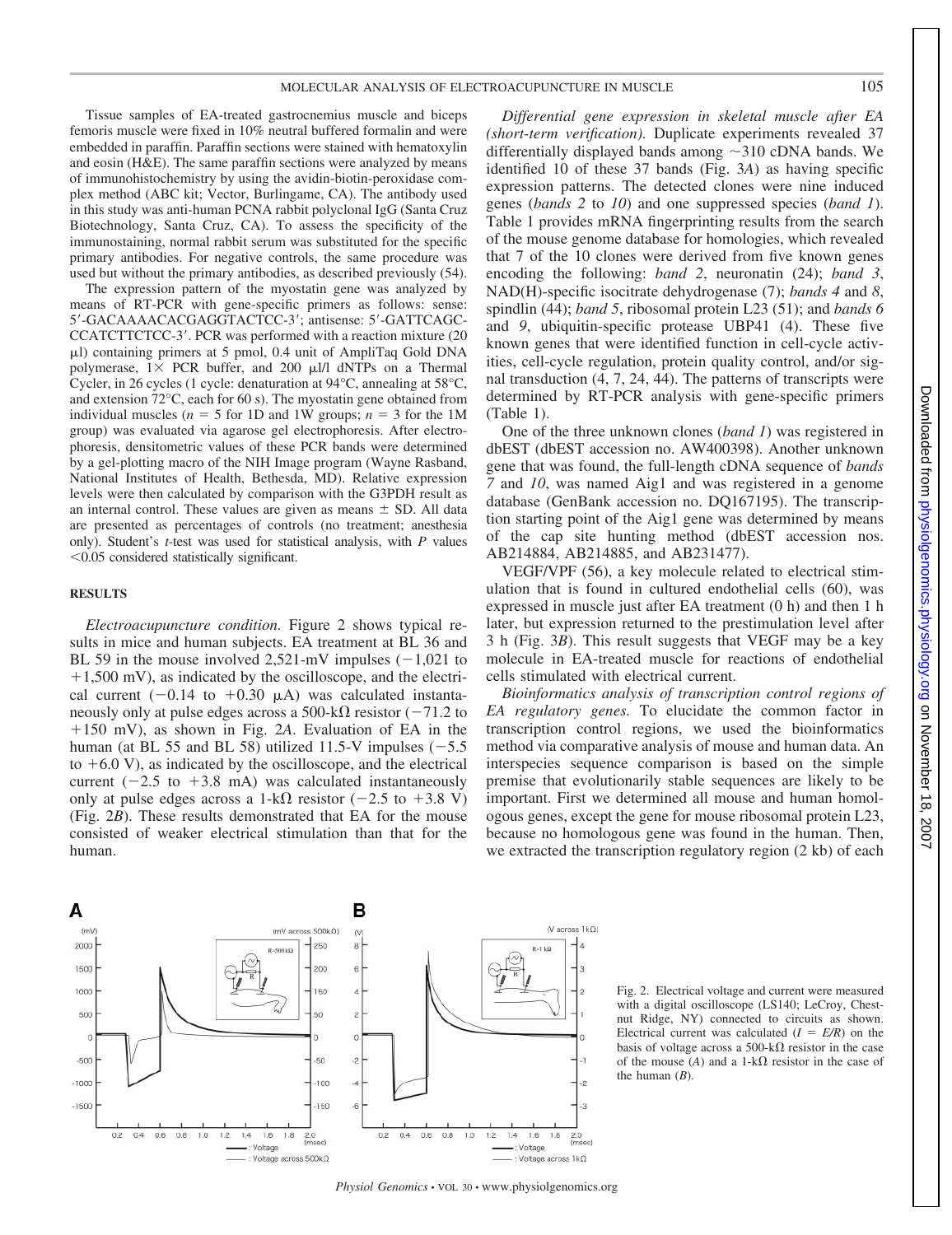## 106 MOLECULAR ANALYSIS OF ELECTROACUPUNCTURE IN MUSCLE

Fig. 3. Example of a typical pattern of gene expression for 10 transcripts identified by mRNA fingerprinting analysis. Samples of total RNA from mouse skeletal muscle without treatment (control) and 0, 1, 3, or 24 h after electroacupuncture (EA) treatment were subjected to mRNA fingerprinting by using an amplified restriction fragment length polymorphism (AFLP)-based method (*A*). Arrows indicate the bands (*1* to *10*) that were selected and sequenced for gene identification. Results of semiquantitative RT-PCR are also shown (*B*). Detailed information about these genes is given in Table 1. Lanes are as follows: *lane C*, no EA stimulation (control); *lane 0hr*, EA-treated sample just after stimulation; *lane 1hr*, EA-treated sample 1 h after stimulation; *lane 3hr*, EA-treated sample 3 h after stimulation; *lane 24hr*, EA-treated sample 24 h after stimulation; *lane NC*, negative PCR control containing no cDNA template in the PCR mixture; VEGF, vascular endothelial growth factor; G3PDH, glyceraldehyde-3-phosphate dehydrogenase (an internal control).



gene from the mouse genome database and the same region of each human homologous gene from the human genome database. Table 2 provides common transcription factors for the mouse and the human, as well as factors conserved in both species. Common transcription factors consisted of 15 factors in all mouse genes and 18 factors in human genes. Among these factors, AML-1a, AP-4, CdxA, c-Ets-1(p54), GATA-1, GATA-2, MyoD, Nkx-2.5, and SRY were conserved in both mouse and human (Table 2). These results suggest that EA treatment affected cell proliferation and repair of skeletal muscle.

*Immunohistochemical verification and RT-PCR analysis of long-term EA efficacy.* We performed histochemical and immunohistochemical analyses to verify long-term efficacy, that is, molecular findings related to muscle cell proliferation under the influence of daily EA treatment at 1 day, 1 wk, and 1 mo.

Figure 4 shows the results for EA-treated muscle after 1 mo of daily treatment. Nuclei of EA-treated muscle (Fig. 4, *B* and *F*) had clearly visible nucleoli but control muscle that had had no EA treatment (Fig. 4, *A* and *E*) did not. The presence of nucleoli confirmed DNA replication and synthesis of rRNA. EA-treated muscle showed a proliferative reaction, because PCNA antibody was prominent in nuclei in the S phase (48). Nuclei in cells of muscle treated daily with EA reacted with PCNA antibody (Fig. 4, *D* and *H*), whereas no reaction occurred in control muscle (Fig. 4, *C* and *G*). Tissues collected at the other time points, similar to the control samples, showed no PCNA antibody reactions (Table 3). Also, PCNA-positive nuclei (Fig. 4*I*) were found only in satellite cells that had clearly visible nucleoli (Fig. 4*J*) in the nuclei, which confirmed that EA caused a proliferative reaction in skeletal muscle.

To verify this finding, we used RT-PCR to examine expression of the myostatin gene, because myostatin functions as an endogenous inhibitor of muscle growth and satellite cellrelated muscle regeneration (50, 56). Indeed, in the study of long-term EA, expression of the myostatin gene was significantly suppressed by daily EA treatment after 1 day and 1 wk, and quite marked suppression of expression was observed after 1 mo (Fig. 5*A*). After only one EA treatment at 24 h, i.e., the study of the short-term EA, expression of the myostatin gene was at most 50% of control (Fig. 5*B*). These results suggested with some confidence that long-term EA treatment suppressed expression of the myostatin gene, which led to a satellite cell-related proliferative reaction and repair in skeletal muscle.

Acupuncture without electrical stimulation (Fig. 5*C*) did not cause significant myostatin gene suppression. This result compared with that achieved with short-term EA suggests that the mechanism of EA efficacy differs from that of acupuncture itself.

#### **DISCUSSION**

This study provides, by means of transcriptome analysis and bioinformatics, molecular evidence for a satellite cell-related proliferative reaction in skeletal muscle from EA-treated mice. We show that molecular biological analyses are effective approaches for experimental research in CAM areas such as acupuncture. The paper also supports the view that regulation of transcription by EA is key for understanding the efficacy of this treatment.

We first determined the characteristics of the electrical treatment in the EA-treated mouse model (at BL 36 and BL 59) and in humans (at BL 55 and BL 58), with muscle constriction, as found in usual clinical conditions (Fig. 2). These results suggested that the electrical dose per mouse skeletal muscle cell was approximately equal to or smaller than that for the

Table 2. *Bioinformatics analysis: Transcription factors conserved across species within the upstream 2000-bp region of the gene*

| <b>Expression Pattern</b>                    | Present in All 6 Mouse Genes                                                                                         | Present in All 6 Human Homologous Genes                                                                                          |
|----------------------------------------------|----------------------------------------------------------------------------------------------------------------------|----------------------------------------------------------------------------------------------------------------------------------|
| Present in the induced<br>expression pattern | AML-1a, AP-4, c-Ets-1 (p54), CdxA, δEF1,<br>GATA-1, GATA-2, GATA-3, HSF2, Ik-2,<br>Lmo2, MyoD, Nkx-2.5, Oct-1, $SRY$ | AML-1a, AP-2, AP-4, CDP, CdxA, c-ETS-1(p54),<br>c-Myb, GATA-1, GATA-2, GKLF, Lyf-1, MyoD,<br>MZF1, NF-AT, Nkx-2.5, p53, Spl, SRY |
| Conserved in both mouse<br>and human         |                                                                                                                      | AML-1a, AP-4, CdxA, c-Ets-1(p54), GATA-1, GATA-2, MyoD, Nkx-2.5, SRY                                                             |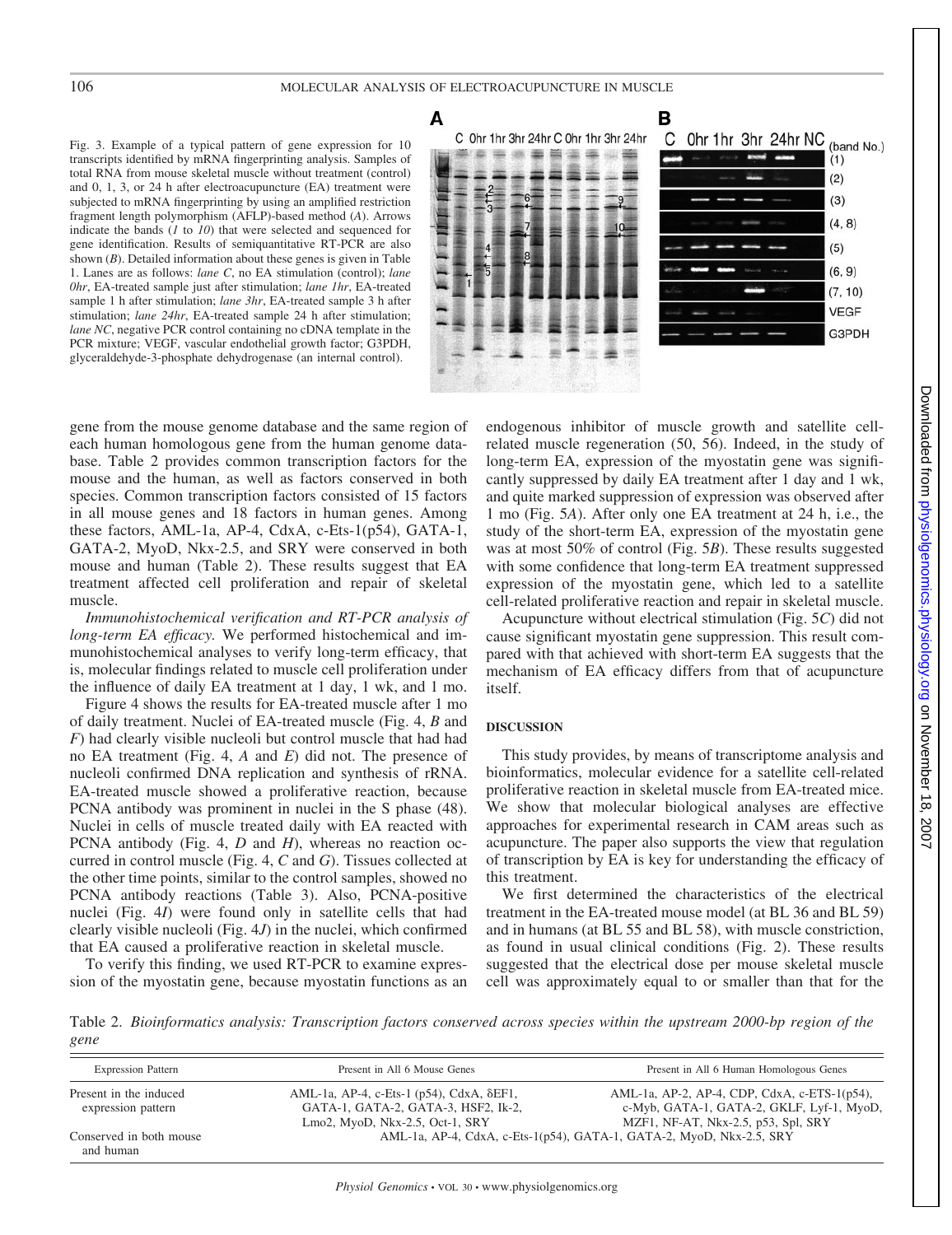human, because the total volume of muscles for the mice was much smaller than that for the human. Therefore, our mouse model served as a suitable experimental system for in vivo study of the molecular analysis of EA. In our current research, unlike other studies (10, 40, 55) that investigated transmission of the acupuncture signal, as shown in Fig. 1, we analyzed the direct effect of EA in treated organs.



Table 3. *Reactivity of PCNA antibody in the nucleus of muscle cells and myostatin gene expression*

| Sample<br>$(n = 5$ for each)              | <b>EA-treated Tissue: reaction</b><br>with PCNA antibody<br>(myostatin gene<br>expression) | <b>Tissue Treated With</b><br>Acupuncture Only: reaction<br>with PCNA antibody<br>(myostatin gene expression) |
|-------------------------------------------|--------------------------------------------------------------------------------------------|---------------------------------------------------------------------------------------------------------------|
| Control                                   | NR (expression)                                                                            | NR (expression)                                                                                               |
| After 0 h                                 | NR (slight suppression)                                                                    | NR (expression)                                                                                               |
| After 1 h                                 | NR (suppression)                                                                           | NR (expression)                                                                                               |
| After 3 h                                 | NR (suppression)                                                                           | NR (expression)                                                                                               |
| After 24 h                                | NR (suppression)                                                                           | NR (expression)                                                                                               |
| Daily treatment for<br>$1D$ (after $3h$ ) | NR (slight suppression)                                                                    | NT                                                                                                            |
| Daily treatment for<br>$1W$ (after $3h$ ) | NR (suppression)                                                                           | NT                                                                                                            |
| Daily treatment for<br>$1M^*$ (after 3 h) | PCNA reacted (marked<br>suppression)                                                       | NT                                                                                                            |

1D, 1 day; 1W, 1 week; 1M, 1 month; EA, electroacupuncture; NR, not reacted with PCNA antibody; NT, not tested;  $*n = 3$ .

To examine the effect of EA on gene expression, we screened mouse muscles treated with short-term EA by use of an mRNA fingerprinting method, and we found 37 differentially expressed bands (Fig. 3*A*). Five known genes in these 37 bands (Table 1), with roles in cell-cycle activities, cell-cycle regulation, protein quality control, and/or signal transduction, were upregulated (4, 6, 7, 24, 44). In addition, we discovered two previously unknown genes and registered them in genome databases. One of these unknown genes was a full-length of



Fig. 4. Histochemical and immunohistochemical findings for EA-treated muscle (*B, D, F, H, I,* and *J*) and control (no treatment; anesthesia only) muscle (*A*, *C*, *E*, and *G*). Hematoxylin and eosin (H&E)-stained samples are *A, B, E, F,* and *I*; immunohistochemical samples are *C, D, G, H* and *J*. PCNA antibodypositive nuclei (stained in brown; *D* and *H*) and nucleoli (*F*) were clearly present in EA-treated muscle but not control muscle (*C*, *E*, and *G*). In serial sections, PCNA antibody reacted in satellite cells (*J*, indicated by the arrow), and nucleoli (*I*, indicated by the arrow) were found in the same nuclei by H&E staining. Original magnifications:  $\times$  40 (*A–D*) and  $\times$  100 (*E–J*).

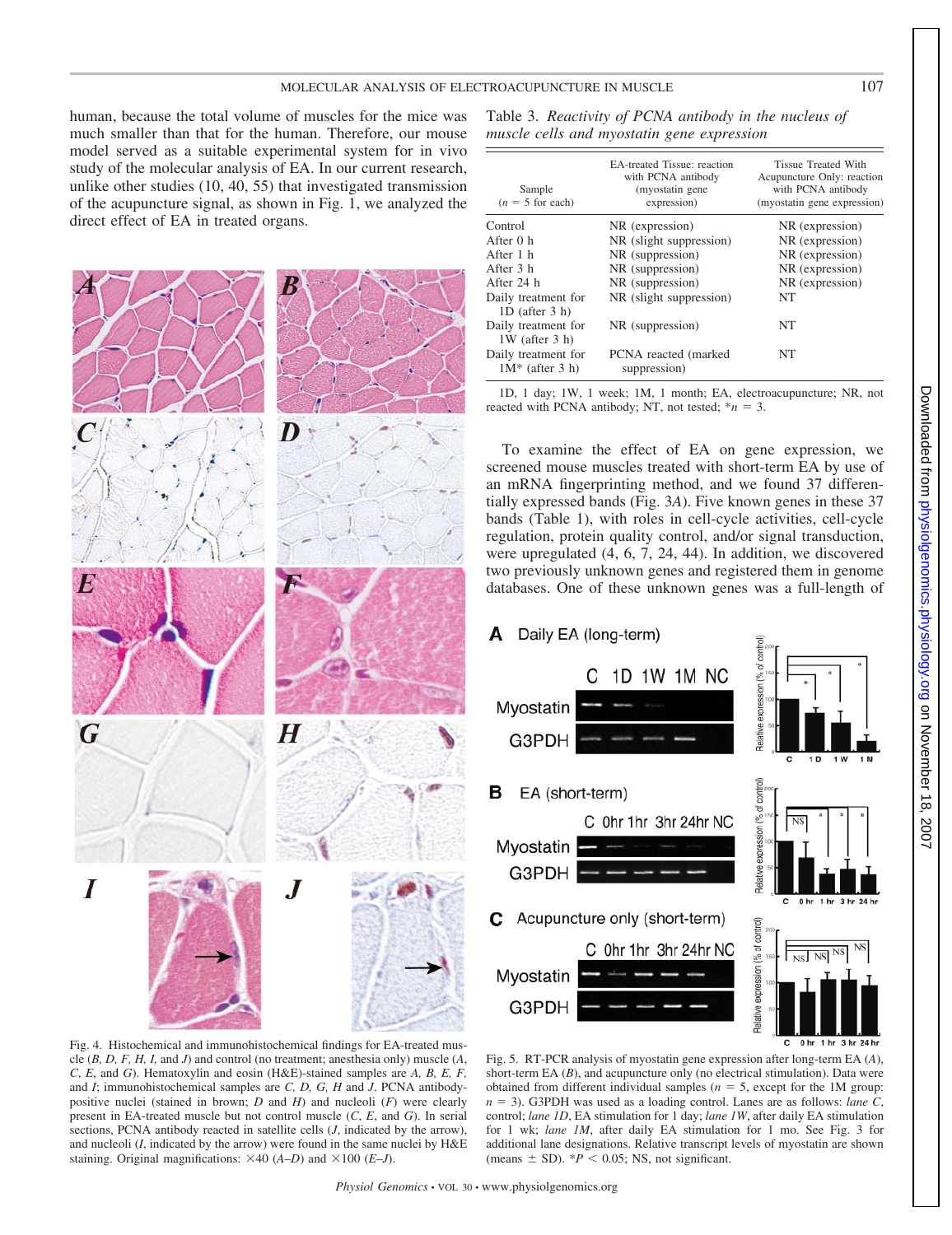cDNA sequence, detected via the cap site hunting method (37), that we named Aig1 (Ohta M, unpublished observations). All genes were classified as having either an inducible or a suppressible pattern after EA. DD gels revealed additional expression patterns in detail (Fig. 3*A*). These results indicated that EA caused a dynamic alteration of gene expression in a transcriptome. Although the known genes that were detected were relevant to cell functions, their expression did not clearly indicate an EA effect.

To elucidate EA-regulated gene expression in muscle, we used bioinformatics to analyze the 2-kb-long control regions of detected genes. In a search for common transcription factor binding motifs, nine conserved motifs-AML-1a, AP-4, CdxA,  $c$ -Ets-1(p54), GATA-1, GATA-2, MyoD, Nkx-2.5, and SRYwere detected by RT-PCR in all mouse and human genes as candidate factors for EA-regulated gene expression. Among these transcription factors, only MyoD and GATA2 showed differential gene expression, in that expression of MyoD was significantly suppressed and that of GATA-2 was upregulated (data not shown). MyoD regulates muscle development, differentiation, and repair (12, 57), and it can block muscle proliferation independently of its transcriptional activity (26). In this study, we showed that EA inhibited MyoD transcription. This result suggests the possibility that EA induces MyoDrelated gene expression, which would lead to muscle cell proliferation. Expression of the GATA-2 gene was significantly induced except at 1 h after EA. GATA-2 is a transcription factor for mast cell proliferation and development of hematopoietic stem cells (22, 33), and it, together with NFAT, also induces muscle growth (19, 49). These short-term EA effects led us to the proposal that EA treatment affected cell proliferation and repair of skeletal muscle.

To verify this hypothesis, we also examined long-term effects of EA by histochemical and immunohistochemical methods. EA-induced muscle cell proliferation after 1 mo of daily EA treatment was revealed by H&E staining (Fig. 4, *A, B, E, F*) and immunohistochemistry with PCNA antibody (Fig. 4, *C, D, G, H*). Only nuclei in EA-treated muscle showed reactions with PCNA antibody (Fig. 4, *D* and *H*), with nucleoli clearly visible (Fig. 4*F*). Nuclei in control cells did not react with PCNA antibody (Fig. 4, *C* and *G*), nor were nucleoli visible in these nuclei (Fig. 4*E*). As for other treatment periods, 1 day and 1 wk (Table 3), EA-treated muscles and controls did not react with PCNA antibody (data not shown). PCNA is a 36-kDa protein (3), which is also known as cyclin (59) or polymerase-associated protein (1). It is synthesized in early  $G_1$ and S phases of the cell cycle and serves as an excellent marker for proliferating cells (48). PCNA reactions were observed only in nuclei whose nucleoli were revealed by H&E staining (nuclei in Fig. 4*J* and nucleoli in Fig. 4*I*). Figure 4, *I* and *J*, also indicates that the cells reacting with PCNA were satellite cells, which supports the EA effect on cell proliferation, thus leading to muscle repair and/or hypertrophy.

In addition, myostatin expression was significantly suppressed in EA-treated muscles (Fig. 5, *A* and *B*), which would lead to satellite cell proliferation and muscle regeneration. Indeed, although we found in our study here no suppression of myostatin without an electrical pulse (Fig. 5*C*), other studies report clinical effectiveness of treatment with EA for Guillain-Barré syndrome and chronic inflammatory demyelinating polyradiculoneuropathy (14, 43). That EA induced myostatin gene suppression supports the idea that EA is involved in muscle repair, including recovery from damage. Our findings may also support the efficacy of EA for postoperative and myofascial pain. Thus, our results suggest that EA induces a satellite cell-dependent proliferative reaction in muscle.

EA induced the gene encoding VEGF (Table 1, Fig. 3*B*), and acupuncture alone (after 1 h) also induced mild VEGF gene expression (data not shown). The VEGF family comprises VEGF-A (also referred to as VEGF), VEGF-B, VEGF-C, VEGF-D, VEGF-E, svVEGF, and PLGF; these factors can bind VEGF receptors (VEGFRs) including VEGFR-1, VEGFR-2, and VEGFR-3 so that endothelial cells, as well as vascular smooth muscle cells, monocytes, mononuclear phagocytes, polymorphonuclear cells, and others, can transmit several different signals (8, 15, 53). Zhao et al. (60) suggested that VEGF and VEGFR are key molecules for reactions of endothelial cells stimulated with electrical current because a VEGFR inhibitor abolished the endothelial cell reaction to electrical stimulation and because electrical stimulation markedly induced VEGF. VEGFR-2 is the major positive signal transducer that is related to migration, vascular permeability, survival, and proliferation of various cells (8, 53). The association of VEGF, VEGFR2, monocytes, and macrophages has been found especially for skeletal muscle regeneration and growth, which involve satellite cells (9, 47). Thus, certain reports support the possibility that VEGF and VEGFR signaling pathways may function in EA-dependent satellite cell proliferation. Our data suggest that VEGF may be a key factor in EA-stimulated muscle as well. We present our results here, that VEGF is induced by both EA and acupuncture alone, as novel findings.

VEGF is also an angiogenic cytokine that shows potential use in treatment of tissue ischemia (6). Indeed, a previous study reported that EA increased the survival rate of musculocutaneous flaps (42). In these tissue flaps, EA stimulation may activate the VEGFR signaling pathway for cell survival. However, EA stimulation may not induce angiogenesis because even gene therapy, with a VEGF gene transfer dose, for peripheral arterial disease did not produce marked vascularization (31).

Expression of the myostatin gene was different in EAtreated muscle and acupuncture-treated muscle (Fig. 5, *B* and *C*), which suggests that EA and acupuncture may not have the same effect on muscle regeneration.

Our preliminary experiment based on a forced swimming study (18) suggested that mice given 4 wk of daily EA treatment to the extremities could swim for long periods on average, but no significant difference compared with mice not treated with EA was found (data not shown). Further investigation of the physiological change in muscles after longer-term (e.g., 3 or 6 mo) daily EA is needed.

Our previous reports indicated that EA and moxibustion induce a stress protein [the heat shock protein (HSP)] in EA-treated muscle (29, 30). In our research, EA treatment also induced expression of the gene for HSF2 (data not shown), a transcription factor for the stress response (39), which was one of the common transcription factors derived from detected mouse genes (Table 2). These data suggest that EA-treated muscle reacts to stress caused by EA stimulation.

Certain research groups have used the DNA microarray approach for investigations of EA effects. Kim et al. (25)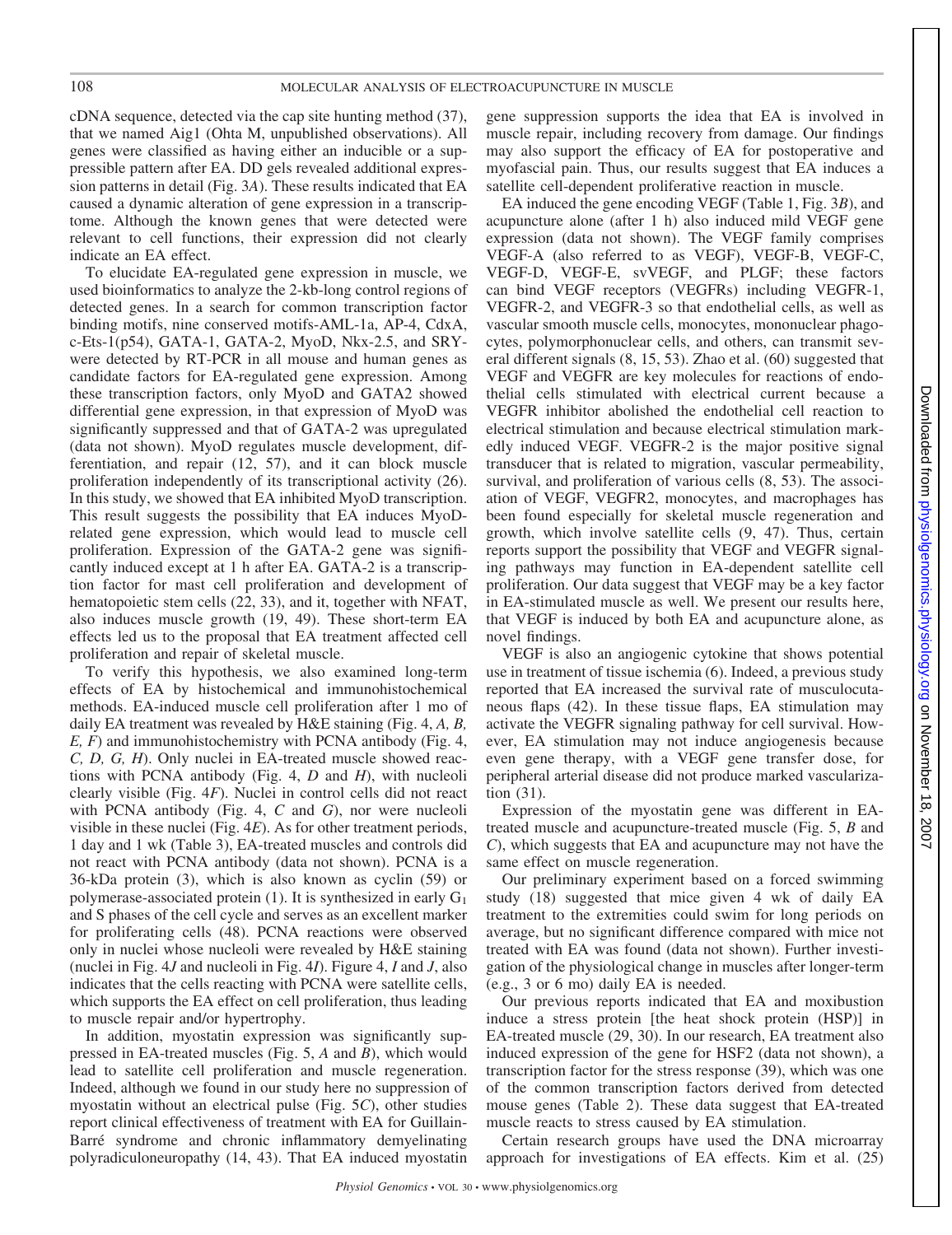reported that 30 min of EA applied every 16 h for 2 days induced a change in expression of NK cell activity-related genes in the spleen. Ko et al. (28) showed that gene expression of MAPK II, Fas-AP, and LIM increased in spinal cord after daily application of EA for 30 min for 3 wk. Both reports analyzed tissues collected only immediately after the final EA treatment. However, for our research, we collected samples for analysis of effects of both short-term EA (0 h, 1 h, 3 h, and 24 h after EA) and long-term EA (applied daily for 1 day, 1 wk, and 1 mo). Our sampling method should therefore allow a more systematic, large-scale screening of gene expression (e.g., via microarray expression profiling analysis or GeneChip technology), which would reveal the more diverse effects of acupuncture; such studies are now under way. Microarray analysis may yield additional new findings, because Mandaokar et al. (36) reported different transcript profiling results for microarray analysis and DD analysis even when they used the same samples.

In conclusion, in this study we show, by means of mRNA fingerprinting and bioinformatics approaches (including our SHAFT program), that EA has an effect on cell proliferation that leads to muscle repair. Bioinformatics approaches are important because they can dissect information from the gene expression profile. Additional molecular investigations are needed to elucidate the correlation between electrical stimulation (including EA) and cell reactions in genome-controlled functions and to provide molecular evidence for clinical results observed with acupuncture treatment.

#### **ACKNOWLEDGMENTS**

We thank Prof. Hiroshi Ishizuka (Tokushima University School of Dentistry), Prof. Kunihiro Ueda (President of Kobe Tokiwa College), Prof. Masahiro Ueda (Osaka University Graduate School of Frontier Biosciences), Prof. Tsuneo Omura (Graduate school of Medical Science, Kyushu University), Dr. Ken-ichi Sano (Japanese Foundation of Cancer Research), Prof. Yoshito Mukaino (Fukuoka University), and Prof. Hideki Matoba (Faculty of the Integrated Arts and Sciences, Tokushima University) for helpful comments, and Keiko Kimura (Kobe University Graduate School of Medicine) for technical assistance with histology.

#### **GRANTS**

This work was supported by a Grant-in-aid from the Japan Ministry of Education, Culture, Sports, Science and Technology (grant no. 17650142 and Cooperation of Innovative Technology and Advanced Research in Evolutional Area-CITY AREA).

### **REFERENCES**

- 1. **Aboussekhra A, Biggerstaff M, Shivji MK, Vilpo JA, Moncollin V, Podust VN, Protic M, Hubscher U, Egly JM, Wood RD.** Mammalian DNA nucleotide excision repair reconstituted with purified protein components. *Cell* 80: 859 – 868, 1995.
- 2. **Acupuncture.** *NIH Consensus Statement*. 15: 1–34, 1997.
- 3. **Almendral JM, Huebsch D, Blundell PA, Macdonald-Bravo H, Bravo R.** Cloning and sequence of the human nuclear protein cyclin: homology with DNA-binding proteins. *Proc Natl Acad Sci USA* 84: 1575–1579, 1987.
- 4. **Baek SH, Park KC, Lee JI, Kim KI, Yoo YJ, Tanaka K, Baker RT, Chung CH.** A novel family of ubiquitin-specific proteases in chick skeletal muscle with distinct N- and C-terminal extensions. *Biochem J* 334: 677– 684, 1998.
- 5. **Barber RD, Harmer DW, Coleman RA, Clark BJ.** GAPDH as a housekeeping gene: analysis of GAPDH mRNA expression in a panel of 72 human tissues. *Physiol Genomics* 21: 389 –395, 2005.
- 6. **Baumgartner I, Pieczek A, Manor O, Blair R, Kearney M, Walsh K, Isner JM.** Constitutive expression of phVEGF165 after intramuscular

gene transfer promotes collateral vessel development in patients with critical limb ischemia. *Circulation* 97: 1114 –1123, 1998.

- 7. **Brenner V, Nyakatura G, Rosenthal A, Platzer M.** Genomic organization of two novel genes on human Xq28: compact head to head arrangement of IDH<sub>Y</sub> and TRAP<sub>b</sub> is conserved in rat and mouse. *Genomics* 44: 8 –14, 1997.
- 8. **Byrne AM, Bouchier-Hayes DJ, Harmey JH.** Angiogenic and cell survival functions of vascular endothelial growth factor (VEGF). *J Cell Mol Med* 9: 777–794, 2005.
- 9. **Chazaud B, Sonnet C, Lafuste P, Bassez G, Rimaniol AC, Poron F, Authier FJ, Dreyfus PA, Gherardi RK.** Satellite cells attract monocytes and use macrophages as a support to escape apoptosis and enhance muscle growth. *J Cell Biol* 163: 1133–1143, 2003.
- 10. **Cho ZH, Chung SC, Jones JP, Park JB, Park HJ, Lee HJ, Wong EK, Min BI.** New findings of the correlation between acupoints and corresponding brain cortices using functional MRI. *Proc Natl Acad Sci USA* 95: 2670 –2673, 1998.
- 11. **Chung SH, Dickenson A.** Pain, enkephalin and acupuncture. *Nature* 283: 243–244, 1980.
- 12. **Cornelison DD, Wold BJ.** Single-cell analysis of regulatory gene expression in quiescent and activated mouse skeletal muscle satellite cells. *Dev Biol* 191: 270 –283, 1997.
- 13. **Culliton BJ.** NIH says "yes" to acupuncture. *Nat Med* 3: 1307, 1997.
- 14. **Elgert G, Olmstead L.** The treatment of chronic inflammatory demyelinating polyradiculoneuropathy with acupuncture: a clinical case study. *Am J Acupunct* 27: 15–21, 1999.
- 15. **Gille H, Kowalski J, Li B, LeCouter J, Moffat B, Zioncheck TF, Pelletier N, Ferrara N.** Analysis of biological effects and signaling properties of Flt-1 (VEGFR-1) and KDR (VEGFR-2). A reassessment using novel receptor-specific vascular endothelial growth factor mutants. *J Biol Chem* 276: 3222–3230, 2001.
- 16. **Gongwang L, Hyodo A.** *Fundamentals of Acupuncture and Moxibustion*. Tianjin, China: Tianjin Science and Technology Translation and Publishing, 1994.
- 17. **Habu Y, Fukuda-Tanaka S, Hisatomi Y, Iida S.** Amplified restriction fragment length polymorphism-based mRNA fingerprinting using a single restriction enzyme that recognizes a 4-bp sequence. *Biochem Biophys Res Commun* 234: 516 –521, 1997.
- 18. **Harpur RP.** The rat as a model for physical fitness studies. *Comp Biochem Physiol* 66A: 553–574, 1980.
- 19. **Harrison BC, Roberts CR, Hood DB, Sweeney M, Gould JM, Bush EW, McKinsey TA.** The CRM1 nuclear export receptor controls pathological cardiac gene expression. *Mol Cell Biol* 24: 10636 –10649, 2004.
- 20. **Ito T, Kito K, Adati N, Mitsui Y, Hagiwara H, Sakaki Y.** Fluorescent differential display: arbitrarily primed RT-PCR fingerprinting on an automated DNA sequencer. *FEBS Lett* 351: 231–236, 1994.
- 21. **Jemiolo B, Trappe S.** Single muscle fiber gene expression in human skeletal muscle: validation of internal control with exercise. *Biochem Biophys Res Commun* 320: 1043–1050, 2004.
- 22. **Jippo T, Mizuno H, Xu Z, Nomura S, Yamamoto M, Kitamura Y.** Abundant expression of transcription factor GATA-2 in proliferating but not in differentiated mast cells in tissues of mice: demonstration by in situ hybridization. *Blood* 87: 993–998, 1996.
- 23. **Karolchik D, Baertsch R, Diekhans M, Furey TS, Hinrichs A, Lu YT, Roskin KM, Schwartz M, Sugnet CW, Thomas DJ, Weber RJ, Haussler D, Kent WJ.** The UCSC Genome Browser Database. *Nucleic Acids Res* 31: 51–54, 2003.
- 24. **Kikyo N, Williamson CM, John RM, Barton SC, Beechey CV, Ball ST, Cattanach BM, Surani MA, Peters J.** Genetic and functional analysis of neuronatin in mice with maternal or paternal duplication of distal Chr 2. *Dev Biol* 190: 66 –77, 1997.
- 25. **Kim CK, Choi GS, Oh SD, Han JB, Kim SK, Ahn HJ, Bae H, Min BI.** Electroacupuncture up-regulates natural killer cell activity identification of genes altering their expressions in electroacupuncture induced up-regulation of natural killer cell activity. *J Neuroimmunol* 168: 144 –153, 2005.
- 26. **Kitzmann M, Fernandez A.** Crosstalk between cell cycle regulators and the myogenic factor MyoD in skeletal myoblasts. *Cell Mol Life Sci* 58: 571–579, 2001.
- 27. **Klein JL, Trachtenberg Acupuncture IA.** *Current bibliographies in medicine 97-6 (online). National Institutes of Health*.http://www.nlm. nih.gov/pubs/cbm/acupuncture.html (Oct 1997).
- 28. **Ko J, Na DS, Lee YH, Shin SY, Kim JH, Hwang BG, Min BI, Park DS.** cDNA microarray analysis of the differential gene expression in the